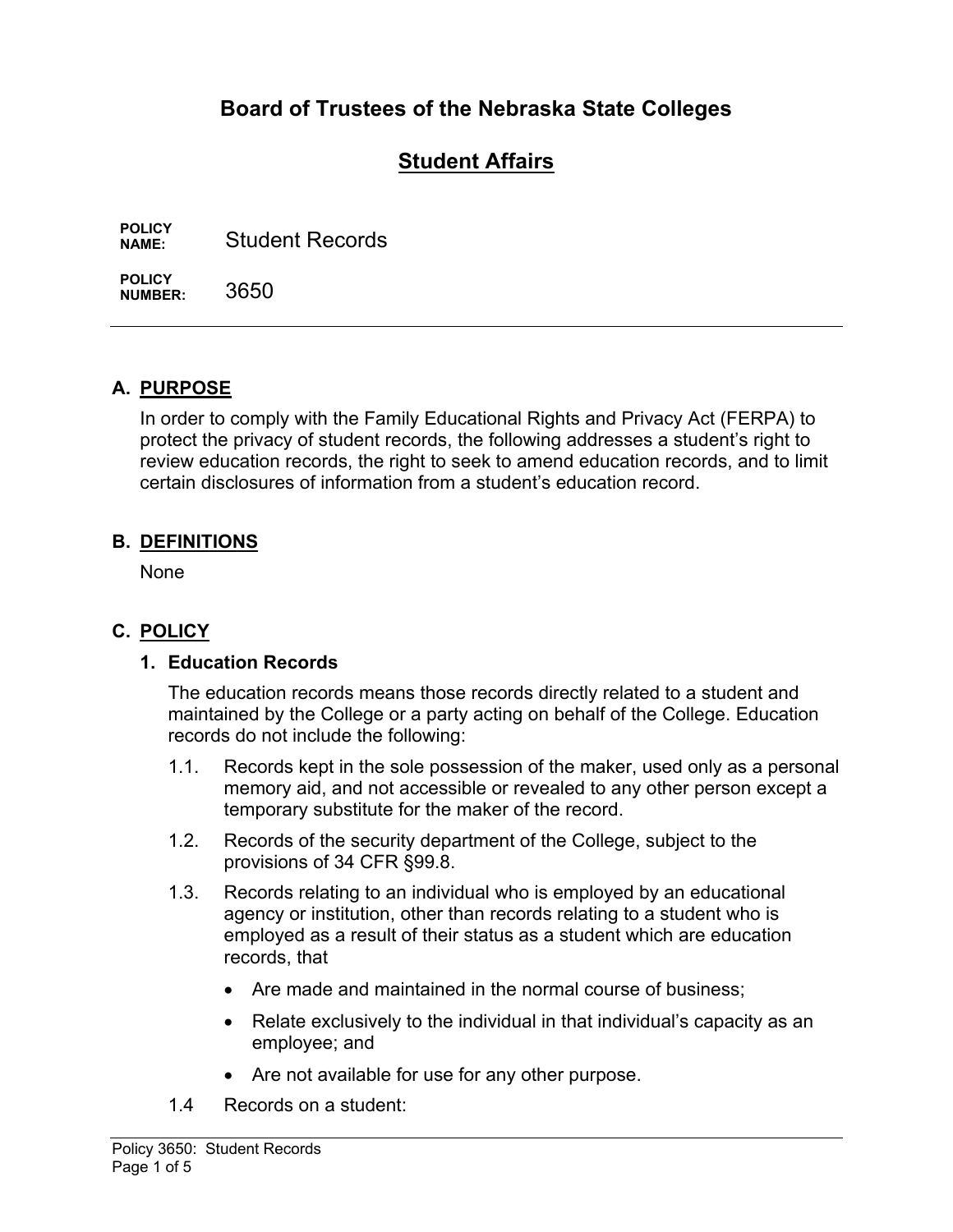- Made or maintained by a physician, psychiatrist, psychologist or other recognized professional or paraprofessional acting in their professional capacity or assisting in a paraprofessional capacity;
- Made, maintained or used only in connection with treatment of the student; and Disclosed only to individuals providing the treatment. "Treatment" does not include remedial education activities or activities that are part of the program of instruction at the College.
- 1.5 Records created or received by the College after an individual is no longer a student in attendance and are not directly related to the individual's attendance as a student.
- 1.6 Grades on peer-graded papers before they are collected and recorded by a faculty member.

## **2. Right to Review Education Records**

With certain exceptions, a student has a right to review records which are directly related to him/her and are maintained by the College. A student request to see their file is to be sent to the office which maintains the file and will be honored within forty-five (45) days. Students must pay for the cost to make copies of any records. Parents of dependent students have the right to review information about their children, such as grades, bills, and other information without having to gain students' consent as long as dependency is documented to the College.

#### **3. Releasing Information Pursuant to Student Consent**

- 3.1. Except as authorized by this policy, non-directory information, as defined herein, will be released only upon the written request of the student.
- 3.2. When information is released from a student's file pursuant to the student's written consent, the consent document, the reason(s) for the release, and the name of the recipient of the release must be attached to the copy of the data released, which is kept in the file.
- 3.3. The recommendation or data released must include a statement that the information is not to be released to anyone else without the student's written consent.

## **4. Releasing Information Without Student Consent**

- 4.1. Colleges may, upon written request, release non-directory personally identifiable education records without student consent in accordance with FERPA and federal regulations. A record of such releases to third parties must be maintained by the College. No consent from the student is required for the release of, or access to, an education record or personally identifiable information under the following circumstances:
	- By school officials who have a legitimate educational interest.
		- o School officials include a person employed by the College in an administrative, supervisory, academic, research, or support staff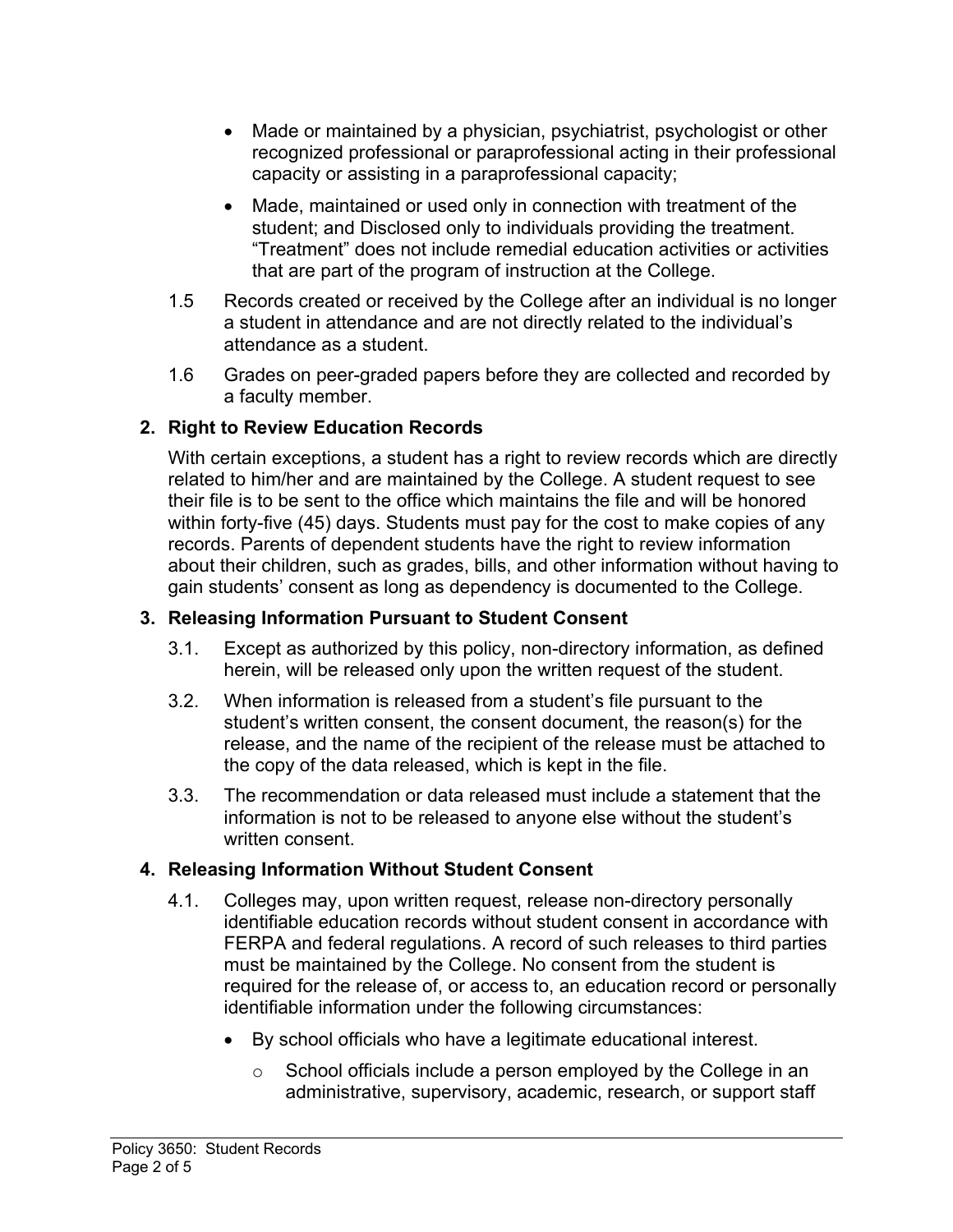position (including law enforcement unit, personnel and health center staff); a person serving on a board or committee; or a student serving on an official committee, such as a disciplinary or grievance committee. A school official also may include a volunteer or contractor outside of the College who performs an institutional service or function for which the College would otherwise use its own employees and who is under the direct control of the School with respect to the use and maintenance of information from education records, such as an attorney, auditor, or collection agent or a student volunteering to assist another school official in performing their tasks.

- o A school official has a legitimate educational interest if the official needs to review a record in order to fulfill the official's professional responsibilities for the College. This includes, but is not limited to, performing an administrative task outlined in that official's duties; performing a supervisory or instructional task directly related to a student or the College; or performing a service or benefit for the student or the College such as health care, job placement, security, residential services, the acquisition of learning materials or student financial aid.
- In connection with financial aid for which the student has applied or which the student has received, if the information is necessary to determine eligibility for the aid, determine the amount of the aid, determine the conditions of the aid, or enforce the terms and conditions of the aid.
- To organizations conduction studies for, or on behalf of, the College, in order to: (i) develop, validate, or administer predictive tests; (ii) administer student aid programs; or (iii) improve instruction.
- To accrediting organizations to carry out their accrediting functions.
- To parents of a student if the student is a dependent for IRS tax purposes.
- To comply with a judicial order or lawfully issued subpoena.
- To appropriate officials in connection with health or safety emergency if knowledge of the information is necessary to protect the health or safety of students or other persons.
- To the victim and/or the general public the final result of a campus disciplinary proceeding involving a violent crime or non-forcible sex offense where the accused was found to have violated College rules or policies.
- To an official of another school, school system, or institution of higher education in which a student seeks or intends to enroll. Colleges shall provide access to education records of students who apply for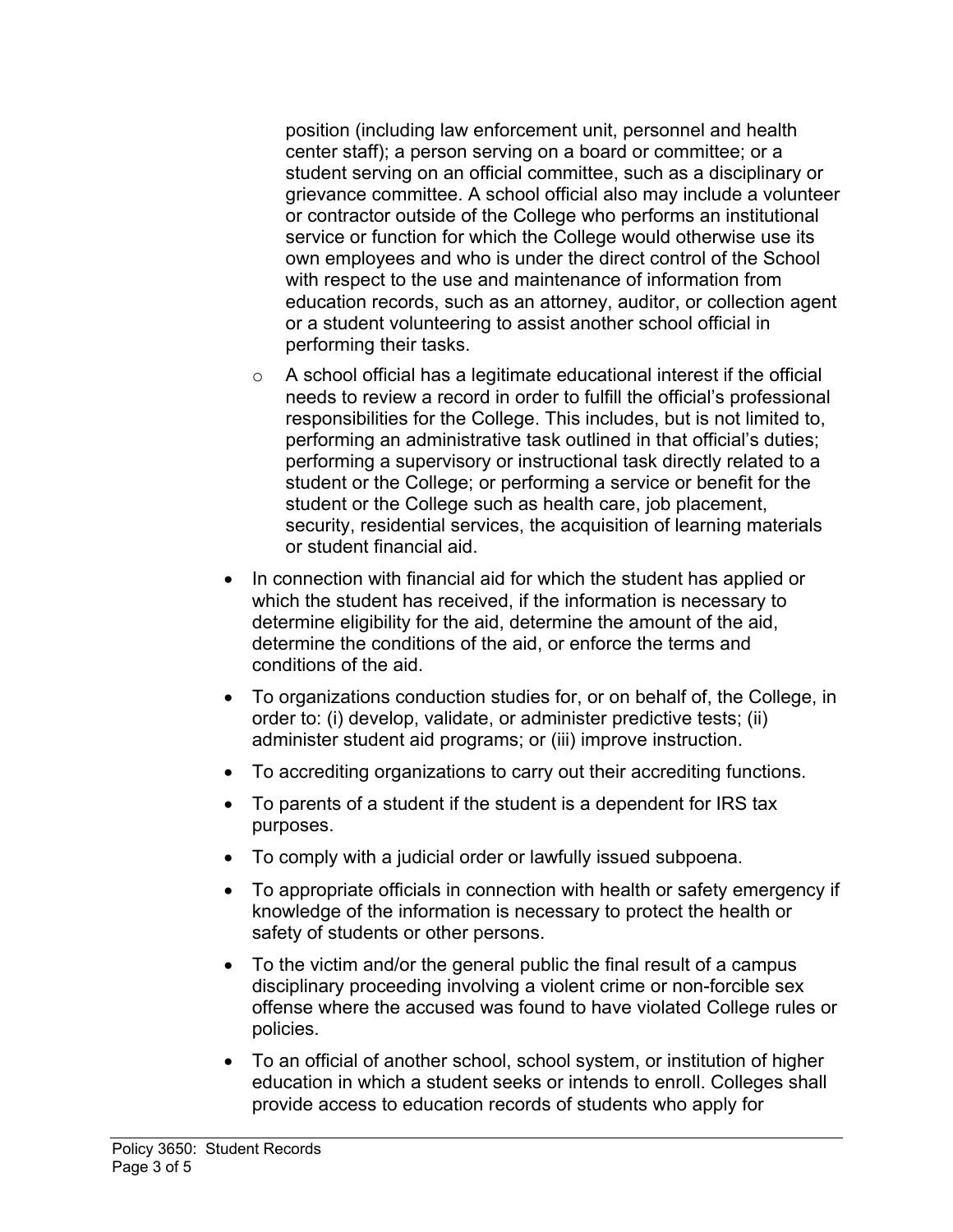admission and/or transfer within the NSCS whenever such records are requested by another NSCS College without obtaining student consent for such a release.

- Directory information, as described below.
- Other disclosures not listed above as permitted by FERPA and other applicable laws.

#### **5. Directory Information**

- 5.1. Colleges may disclose directory information relating to a student without violating FERPA, unless a student has restricted the disclosure of the student's directory information in the Student Information System.
- 5.2. Directory information consists of:
	- Student's legal name and chosen name
	- Address (local, permanent, and electronic mail)
	- Telephone numbers
	- Participation in officially recognized activities and sports
	- Weight, height and photographs of athletic team members
	- Degrees, honors, and awards received
	- Major field of study
	- Dates of attendance (only beginning and end dates of semesters)
	- Year in school
	- Enrollment status (full/part-time)
	- Date of graduation
	- The most recent previous educational agency or institution attended

#### **6. Filing Complaints**

Persons wishing to file complaints regarding this policy or its implementation may do so with the U.S. Department of Education. See the Vice President or Dean responsible for Student Affairs for further information regarding such matters.

# **FORMS/APPENDICES:**

None